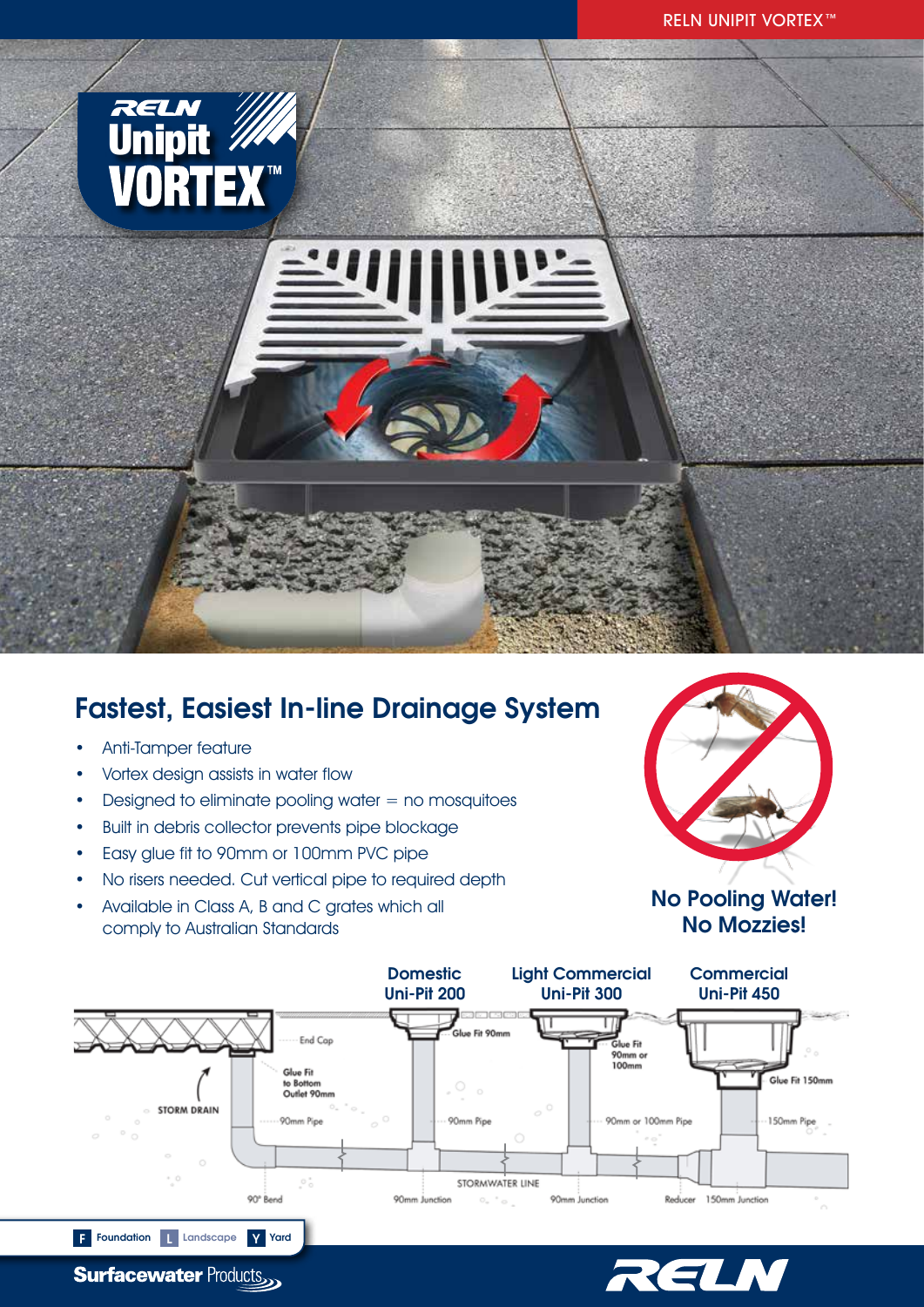



Uni-Pit Vortex 200

## Uni-Pit Vortex

Uni-Pit Vortex 200 Capacity 2L 225 x 225mm - Greenscape Grates

RELN Uni-Pits are the fastest and easiest pits to install. The unique vortex design prevents water pooling in the bottom of the pit, removing a common breeding place for mosquitoes. The Uni-Pit Vortex inline drainage system eliminates the need for risers, as vertical pipe can be cut to the required depth.





- •Designed to fit with standard sized pavers
- •Flat aluminium grate blends in ideally in small or large paved areas
- •Built in debris collector prevents pipe blockage
- •Vortex design assists in water flow
- •Anti-Tamper feature
- •Designed to eliminate pooling water  $=$  no mosquitoes
- •Easy glue fit to 90mm or 100mm PVC pipe

Grate Options: (218 x 218 x 8mm): Flush Plain Aluminium, Sandstone Aluminium, Terracotta Aluminium and Architectural Steel Risers: No risers needed. Cut vertical pipe to required depth Display: Hang Pads and Flyers available



- •Ideal for garden or lawn areas
- •Green blends seamlessly into surrounding garden area
- •Atrium grate ideal for mulched areas
- •Built in debris collector prevents pipe blockage
- •Vortex design assists in water flow •Anti-Tamper feature
- •Designed to eliminate pooling water = no mosquitoes
- •Easy glue fit to 90mm or 100mm PVC pipe

Grate Options: (218 x 218 x 8mm): Flush Green Plastic, Green Plastic Atrium Grate

Risers: No risers needed. Cut vertical pipe to required depth Display: Hang Pads and Flyers available



Uni-Pit Vortex 200 Capacity 2L



#### Ideal for pedestrian areas **Ideal for under downpipes or taps** Ideal for under downpipes or taps

- •Ideal for under downpipes or taps
- •Designed to fit with standard sized pavers
- •Built in debris collector prevents pipe blockage
- •Vortex design assists in water flow
- •Anti-Tamper feature
- •Designed to eliminate pooling water = no mosquitoes
- •Easy glue fit to 90mm or 100mm PVC pipe

Grate Options: (218 x 218 x 8mm): Black Concave plastic grate Risers: No risers needed. Cut vertical pipe to required depth Display: Hang Pads and Flyers available

### Frequently Asked Questions

#### Q1. What are the dimensions of your Uni-Pit Vortex grates?

A. Series 200: 218 x 218mm Series 300: 330 x 330mm Series 450: 540x 540mm

#### Q2. . How many kg can the Uni-Pit Vortex hold?

A. All of our pits can hold a minimum of 330kg (Class A). See our Class Load Ratings table for more information.

#### Q3. Do the Uni-Pit Vortex grates have a lockdown feature? A. All Uni-Pit Vortex Pits come with an Anti-Tamper feature which

prevents theft and reduces grate bounce.

#### Q4. What is the difference between Uni-Pit Vortex Pits and competitor ranges?

A. The unique vortex design of the Uni-Pit Vortex allows water to clear faster and prevents pooling water & breeding of mosquitoes. Our Australian Made, high impact, structurally formed Polypropylene base is made from 100% recycled plastic. All our pits are glueable to PVC Stormwater pipe.

#### Q5. Where can the Uni-Pit Vortex pits be used?

A. Anywhere around your yard and home, designed for vertical pipe-work. Flat grates are used for paved areas and concave grates for under taps and downpipes.